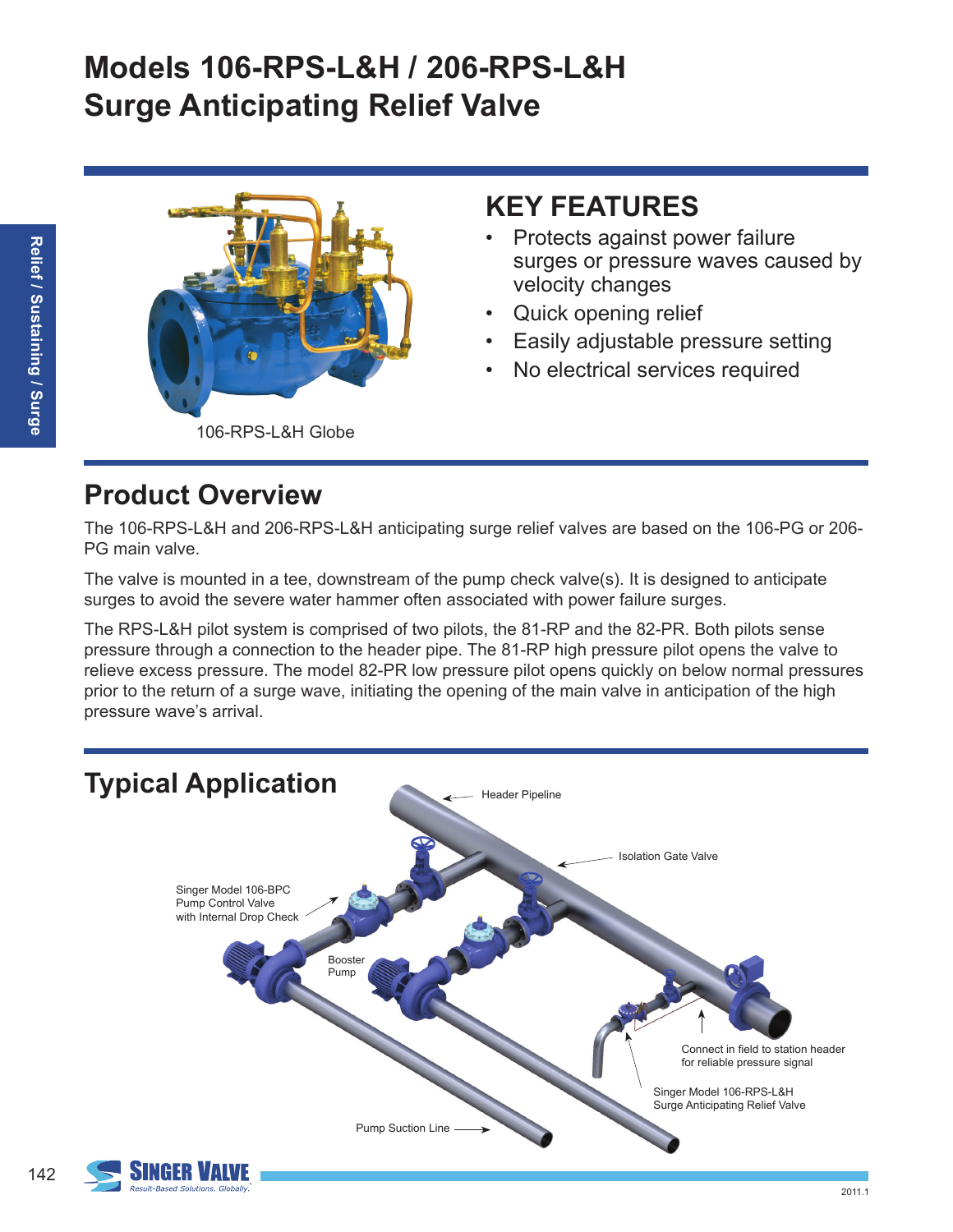# **Models 106-RPS-L&H / 206-RPS-L&H Surge Anticipating Relief Valve**

#### **Schematic Drawing**



Note: Schematic shown is for 2 in / 50 mm to 6 in / 150 mm

# **Standard Materials**

Standard materials for pilot system components are:

- ASTM B-62 bronze or ASTM B-16 brass
- AISI 303 / 316 stainless steel trim

## **Specifications**

- The valve shall be a Singer Valve model 106-RPS-L&H / 206-RPS-L&H, size "\_\_\_\_", ANSI Class 150 (ANSI 300, ANSI flanges drilled to ISO PN 10 / 16/ 25 or 40) pressure rating / flange standard, globe (angle), style valve. The Model 81-RP Pressure Relief Pilot (Normally Closed Pilot) spring range shall be "\_\_\_ to \_\_\_" psi / bar, with set-point preset at Singer Valve to "\_\_\_" psi / bar. The Model 82-PR Low Surge Pilot spring range shall be " \_\_ to \_\_\_" psi / bar, with set-point preset at Singer Valve to "\_\_\_" psi / bar. Assembly shall be according to Schematic A-0400C, 6 in / 150 mm and smaller (A-0401C, 8 in / 200 mm and larger).
- The valve is closed when line pressure is between the set-points of the two pilots. The valve opens initially when line pressure drops below the setting of the low-pressure pilot to anticipate surges associated with a pump stopping. The valve will also continue to react and remain open when the return high-pressure wave is above the setting of the high-pressure pilot or will open when inlet pressure exceeds a pre-determined set-point at which time the valve opens quickly.
- Refer to Main Valve section, see page 11, 106-PG (or 206-PG) for detailed information pertaining to valve sizes and materials, selection criteria and specifications.
- Refer to Pilot and Accessories section, see page 249, Model 81-RP Pressure Relief (Normally Closed Pilot) for detailed information pertaining to materials and specifications. Model 82-PR Low Surge Pressure Pilot specification information is available from Singer Valve only at this time.
- 1. Main Valve 106-PG or 206-PG
- 2. Isolation Valve (2A, 2B, 2C), standard all sizes
- 3. Strainer 40 mesh screen standard 4 in / 100 mm and larger
- 4. Closing Speed Control model 852-B
- 5. Test Needle Valve normal position fully open
- 6. Pressure Gauge 1/4 in / 6.35 mm, NPT By **Others**
- 7. Test Needle Valve normal position fully closed
- 8. Model 82-PR Low Surge pilot - Specify for 7 to 50 / 0.48 to 3.5 bar, 45 to 200 psi / 3.1 to 13.8 bar or 100 to 300 psi / 6.9 to 20.7 bar
- 9. Model 81-RP High Surge Pressure pilot - specify for 5 to 50 psi / 0.35 to 3.5 bar, 10 to 80 psi / 0.7 to 5.5 bar, 100 to 300 psi / 6.9 to 20.7 bar.
- 10. Pipe Plug for Gauge Connection
- 11. Swing Check Valve 1/2 in / 15 mm

143